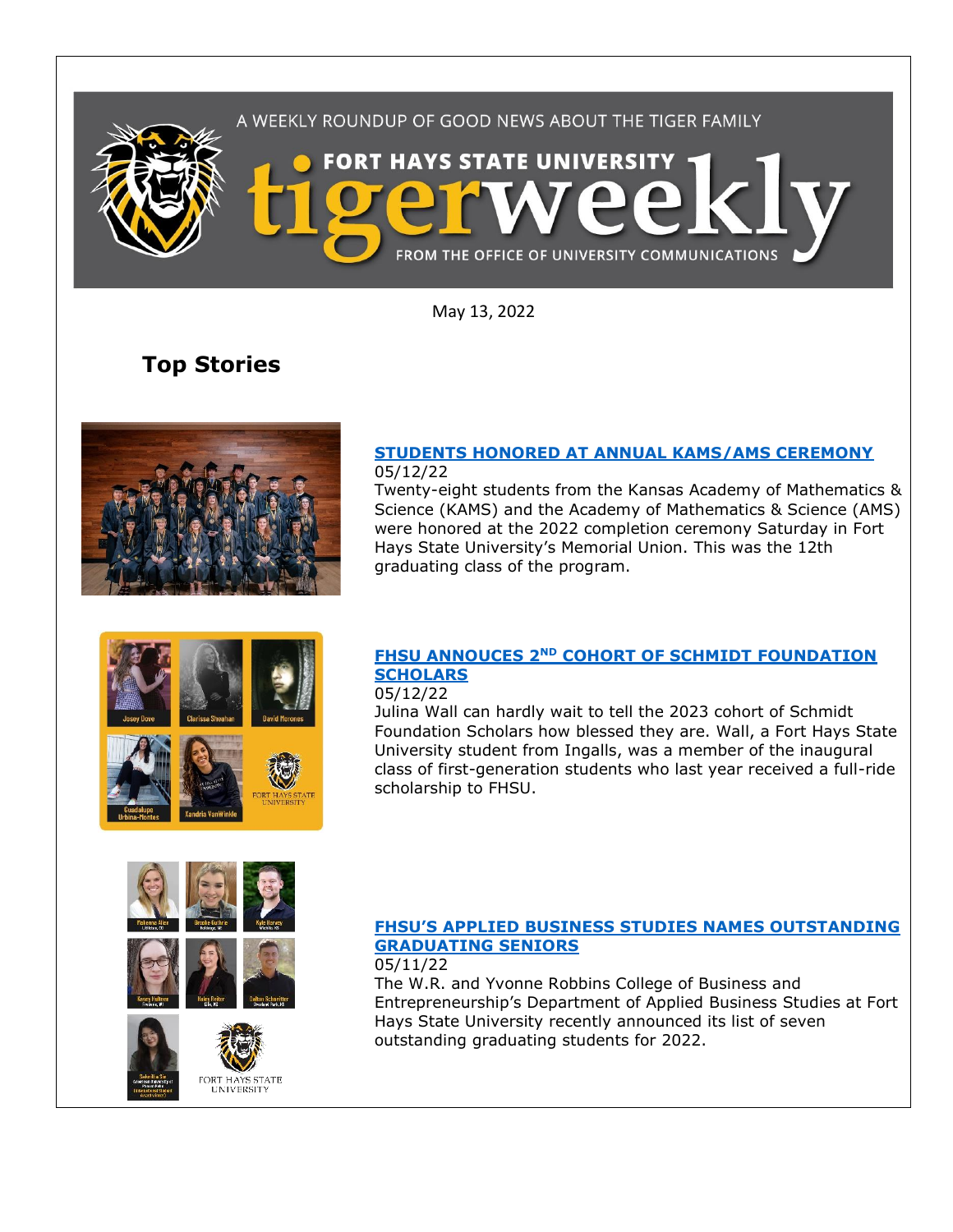

## **[FHSU'S WRITING TIGERS PROGRAM CELEBRATES](https://www.fhsu.edu/news/2022/05/fhsus-writing-tigers-program-celebrates-excellence)  [EXCELLENCE](https://www.fhsu.edu/news/2022/05/fhsus-writing-tigers-program-celebrates-excellence)**

### 05/11/22

The Fort Hays State University Writing Across the Curriculum (WAC) committee hosted an inaugural Writing Tigers recognition ceremony on May 3. The event was established to expand the culture of writing across the FHSU campus.

# **Features**



#### **FHSU['S BERRY NAMED A NEWMAN CIVIC FELLOW](https://www.fhsu.edu/news/2022/05/fhsus-berry-named-a-newman-civic-fellow)** 05/10/22

Cole Berry, a junior at Fort Hays State University, has been selected as one of only 173 Newman Civic Fellows for the 2022-23 year. Campus Compact, a Boston-based non-profit organization working to advance the public purposes of higher education, recently announced its list of Newman Civic Fellows for the upcoming year.



## **[FHSU'S FORSYTH LIBRARY ANNOUNCES RECIPIENT OF](https://www.fhsu.edu/news/2022/05/fhsus-forsyth-library-announces-recipient-of-research-award)  [RESEARCH AWARD](https://www.fhsu.edu/news/2022/05/fhsus-forsyth-library-announces-recipient-of-research-award)**

## 05/11/22

Shelby Oshel, a Fort Hays State University student from Parsons, is the 2022 recipient of the Lynn Haggard Undergraduate Library Research Award. This prestigious award recognizes excellence in undergraduate research that incorporates the use of FHSU's Forsyth Library resources and demonstrates sophisticated information literacy skills.



### **[NOYCE SCHOLARSHIP RECIPIENTS ATTEND SIGNING](https://www.fhsu.edu/news/2022/05/noyce-scholarship-recipients-attend-signing-ceremony-at-fhsu)  [CEREMONY AT FHSU](https://www.fhsu.edu/news/2022/05/noyce-scholarship-recipients-attend-signing-ceremony-at-fhsu)** 05/12/22

Nine students from the region have been awarded the National Science Foundation's Noyce Scholarship at Fort Hays State University for the 2022-23 school year.